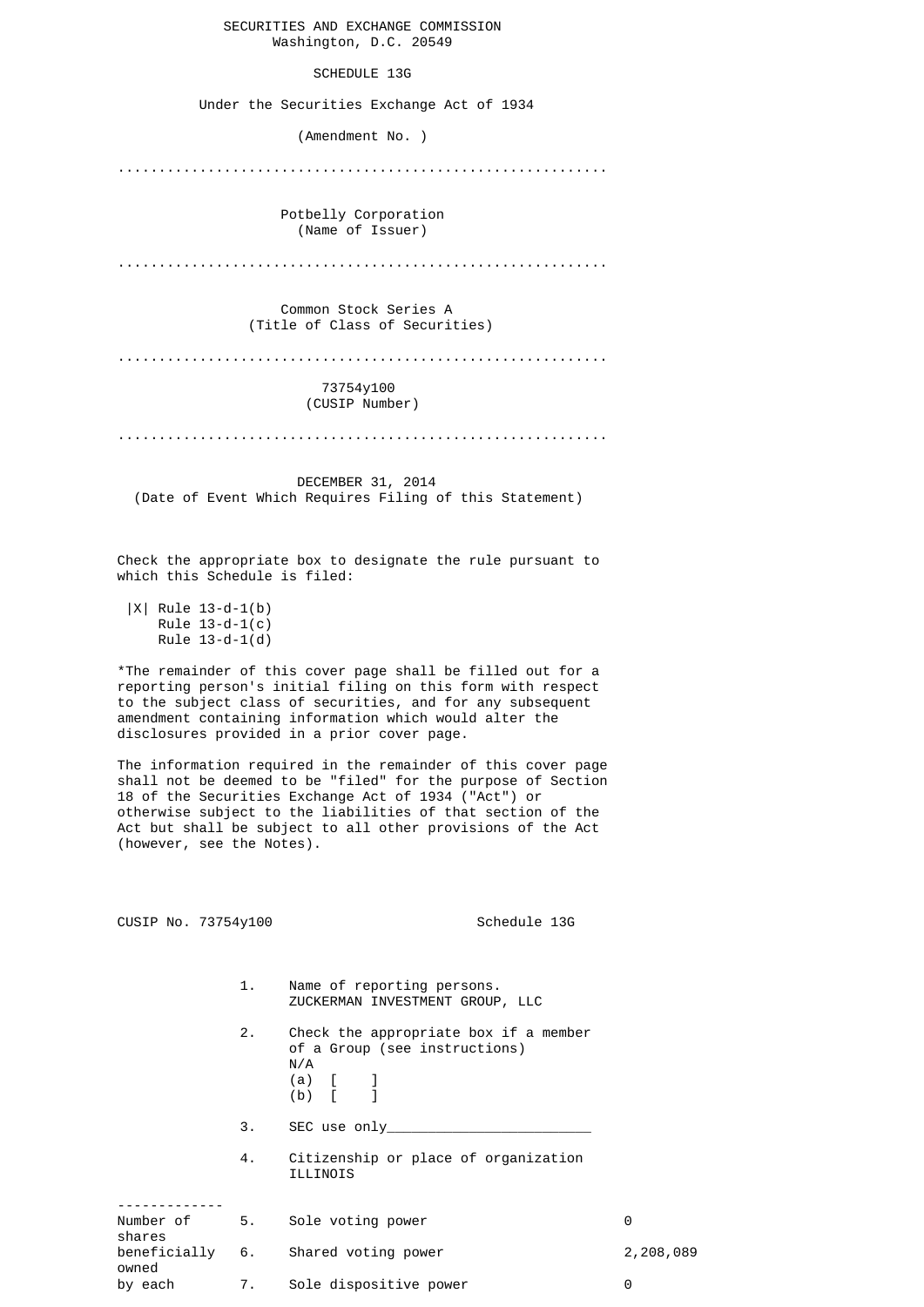| reporting<br>person with: | 8.  | Shared dispositive power                                                                                               | 2,208,089 |
|---------------------------|-----|------------------------------------------------------------------------------------------------------------------------|-----------|
|                           | 9.  | Aggregate amount beneficially owned by                                                                                 | 2,208,089 |
|                           |     | each reporting person                                                                                                  |           |
|                           | 10. | Check if the aggregate amount in Row<br>(9) excludes certain shares (see<br>instructions)                              | N/A       |
|                           | 11. | Percent of class represented by amount<br>in Row $(9)$                                                                 | 7.6%      |
|                           | 12. | Type of reporting person (see<br>instructions)                                                                         | IA/00     |
| CUSIP No. 73754y100       |     | Schedule 13G                                                                                                           |           |
|                           | 1.  | Name of reporting persons.<br>SHERWIN A. ZUCKERMAN                                                                     |           |
|                           | 2.  | Check the appropriate box if a member<br>of a Group (see instructions)<br>N/A<br>$(a)$ [<br>$\frac{1}{1}$<br>$(b)$ $[$ |           |
|                           | З.  |                                                                                                                        |           |
|                           | 4.  | Citizenship or place of organization<br>UNITED STATES                                                                  |           |
| Number of                 | 5.  | Sole voting power                                                                                                      | 0         |
| shares<br>beneficially    | 6.  | Shared voting power                                                                                                    | 2,208,089 |
| owned<br>by each          | 7.  | Sole dispositive power                                                                                                 | 0         |
| reporting<br>person with: | 8.  | Shared dispositive power                                                                                               | 2,208,089 |
|                           | 9.  | Aggregate amount beneficially owned by 2,208,089<br>each reporting person                                              |           |
|                           | 10. | Check if the aggregate amount in Row<br>(9) excludes certain shares (see<br>instructions)                              | N/A       |
|                           | 11. | Percent of class represented by amount<br>in Row $(9)$                                                                 | 7.6%      |
|                           | 12. | Type of reporting person (see<br>instructions)                                                                         | HC/IN     |
| CUSIP No. 73754y100       |     | Schedule 13G                                                                                                           |           |
|                           | 1.  | Name of reporting persons.<br>DANIEL R. ZUCKERMAN                                                                      |           |
|                           | 2.  | Check the appropriate box if a member<br>of a Group (see instructions)<br>N/A                                          |           |
|                           |     | (a) $\begin{bmatrix} 1 \\ 0 \end{bmatrix}$                                                                             |           |
|                           | З.  |                                                                                                                        |           |
|                           | 4.  | Citizenship or place of organization<br><b>UNITED STATES</b>                                                           |           |
| Number of                 | 5.  | Sole voting power                                                                                                      | 0         |
| shares<br>beneficially    | 6.  | Shared voting power                                                                                                    | 2,208,089 |
| owned                     |     |                                                                                                                        |           |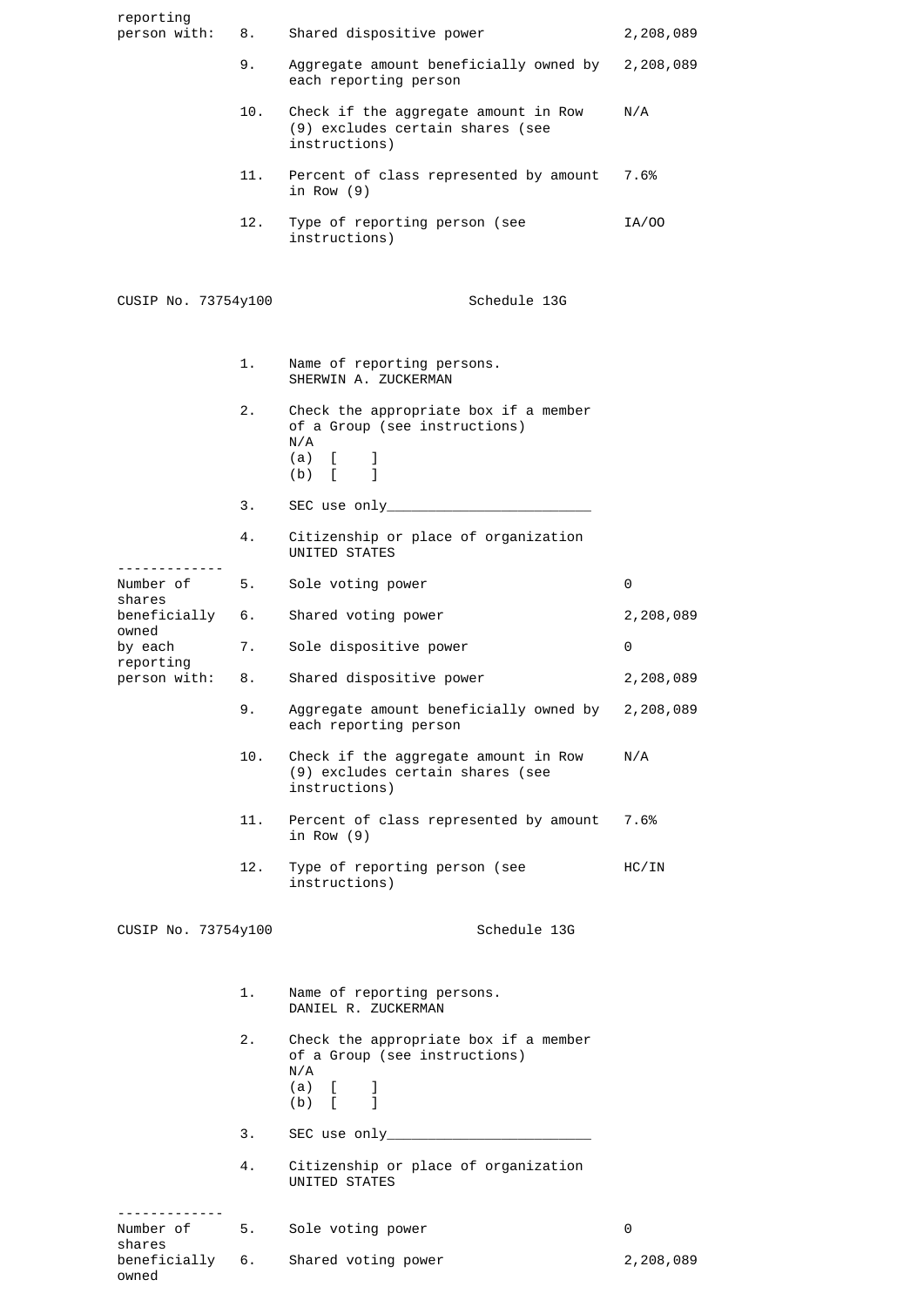| by each                      | 7.  | Sole dispositive power                                                                    | 0         |
|------------------------------|-----|-------------------------------------------------------------------------------------------|-----------|
| reporting<br>person with: 8. |     | Shared dispositive power                                                                  | 2,208,089 |
|                              | 9.  | Aggregate amount beneficially owned by<br>each reporting person                           | 2,208,089 |
|                              | 10. | Check if the aggregate amount in Row<br>(9) excludes certain shares (see<br>instructions) | N/A       |
|                              | 11. | Percent of class represented by amount<br>in Row $(9)$                                    | 7.6%      |
|                              | 12. | Type of reporting person (see<br>instructions)                                            | HC/IN     |

## Item 1.

| (a) | Name of issuer:                                     | Potbelly Corporation                                        |
|-----|-----------------------------------------------------|-------------------------------------------------------------|
| (b) | Address of issuer's principal<br>executive offices: | 222 Merchandise Mart Plaza, 23rd Floor<br>Chicago, IL 60654 |

# Item 2.

| (a) | Name of person filing:                                          | ZUCKERMAN INVESTMENT GROUP, LLC                                                |
|-----|-----------------------------------------------------------------|--------------------------------------------------------------------------------|
| (b) | Address of principal business office<br>or, if none, residence: | 155 N. WACKER DRIVE<br>SUITE 1700<br>CHICAGO, IL 60606                         |
| (C) | Citizenship:                                                    | ILLINOIS                                                                       |
|     |                                                                 | SHERWIN A. ZUCKERMAN<br>155 N. WACKER DRIVE<br>SUITE 1700<br>CHICAGO, IL 60606 |

 DANIEL R. ZUCKERMAN 155 N. WACKER DRIVE SUITE 1700 CHICAGO, IL 60606

UNITED STATES

UNITED STATES

(d) Title of class of securities: COMMON STOCK

(e) CUSIP No.: 73754y100

 Item 3. If this statement is filed pursuant to Rules 13d-1(b), or 13d-2(b) or (c), check whether the person filing is a:

| ] Broker or dealer registered under Section 15 of the Act.<br>(a)<br>$\vert$ Bank as defined in Section 3(a)(6) of the Act<br>(b)<br>] Insurance company as defined in Section $3(a)(19)$<br>(c)<br>of the Act<br>[ ] Investment company registered under Section 8 of<br>(d)<br>the Investment Company Act of 1940<br>[X ] An investment adviser in accordance with<br>(e)<br>Rule $13d-1(b)(1)(ii)(E)$ ;<br>[ ] An employee benefit plan or endowment fund in accordance<br>(f)<br>with Rule $13d-1(b)(1)(ii)(F)$ ;<br>[X ] A parent holding company or control person in accordance<br>(g)<br>with Rule $13d-1(b)(1)(ii)(G)$ ; |  |  |
|-----------------------------------------------------------------------------------------------------------------------------------------------------------------------------------------------------------------------------------------------------------------------------------------------------------------------------------------------------------------------------------------------------------------------------------------------------------------------------------------------------------------------------------------------------------------------------------------------------------------------------------|--|--|
|                                                                                                                                                                                                                                                                                                                                                                                                                                                                                                                                                                                                                                   |  |  |
|                                                                                                                                                                                                                                                                                                                                                                                                                                                                                                                                                                                                                                   |  |  |
|                                                                                                                                                                                                                                                                                                                                                                                                                                                                                                                                                                                                                                   |  |  |
|                                                                                                                                                                                                                                                                                                                                                                                                                                                                                                                                                                                                                                   |  |  |
|                                                                                                                                                                                                                                                                                                                                                                                                                                                                                                                                                                                                                                   |  |  |
|                                                                                                                                                                                                                                                                                                                                                                                                                                                                                                                                                                                                                                   |  |  |
|                                                                                                                                                                                                                                                                                                                                                                                                                                                                                                                                                                                                                                   |  |  |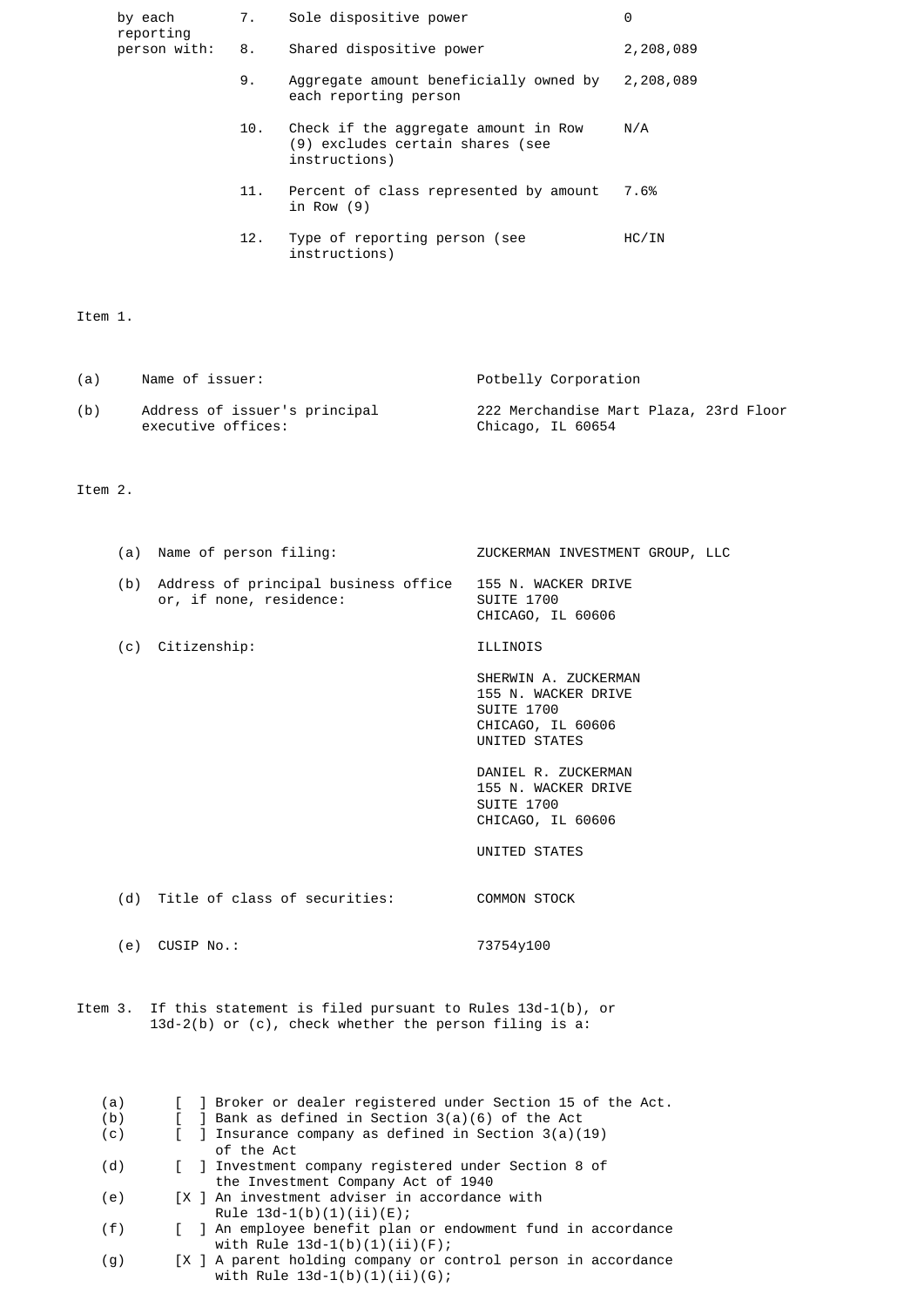| (h) | $\lceil$ ] A savings associations as defined in Section 3(b) of the |  |
|-----|---------------------------------------------------------------------|--|
|     | Federal Deposit Insurance Act (12 U.S.C. 1813);                     |  |
|     |                                                                     |  |

- (i) [ ] A church plan that is excluded from the definition of an investment company under section  $3(c)(14)$  of the Investment Company Act of 1940
- (j) [ ] A non-U.S. institution in accordance with
- $Rule 240.13d-1(b)(1)(ii)(J)$ <br>(k)  $[ ]$  Group, in accordance with R  $\lceil$  ] Group, in accordance with Rule 240.13d-1(b)(1)(ii)(K). If filing as a non-U.S. institution in accordance with Rule  $240.13d-1(b)(1)(ii)(J)$ , please specify the type of institution:  $\_$

Item 4. Ownership

 Provide the following information regarding the aggregate number and percentage of the class of securities of the issuer identified in Item 1.

 (a) Amount beneficially owned Incorporated by reference to Item 9 of the cover page pertaining to each Reporting Person.

 Sherwin A. Zuckerman and Daniel R. Zuckerman are Co-CEOs, and together they are the controlling shareholders of Zuckerman Investment Group, LLC, and thus may be considered the beneficial owners of shares beneficially owned by Zuckerman Investment Group, LLC.

 (b) Percent of class Incorporated by reference to Item 11 of the cover page pertaining to each Reporting Person.

(c) Number of shares as to which the person has:

(i) Sole power to vote or Incorporated by reference to Item<br>to direct the vote: 5 of the cover page pertaining to 5 of the cover page pertaining to each reporting person.

(ii) Shared power to vote or Incorporated by reference to Item<br>to direct the vote: 6 of the cover page pertaining to 6 of the cover page pertaining to each reporting person.

- (iii) Sole power to dispose or Incorporated by reference to Item to direct the disposition 7 of the cover page pertaining to of: each reporting person.
- (iv) Shared power to dispose or Incorporated by reference to Item to direct the disposition 8 of the cover page pertaining to of: each reporting person.

Item 5. Ownership of 5 Percent or Less of a Class

 If this statement is being filed to report the fact that as of the date hereof the reporting person has ceased to be the beneficial owner of more than five percent of the class of securities, check the following |\_|

 Item 6. Ownership of More than 5 Percent on Behalf of Another Person

 Owners of accounts managed by Zuckerman Investment Group, LLC have or may have the right to receive or the power to direct the receipt of dividends from, or the proceeds from the sale of, securities held in their accounts. No such account has such power with respect to more than five percent of the class of securities to which this Schedule 13G relates.

 Item 7. Identification and Classification of the Subsidiary Which Acquired the Security Being Reported on By the Parent Holding Company

Not applicable.